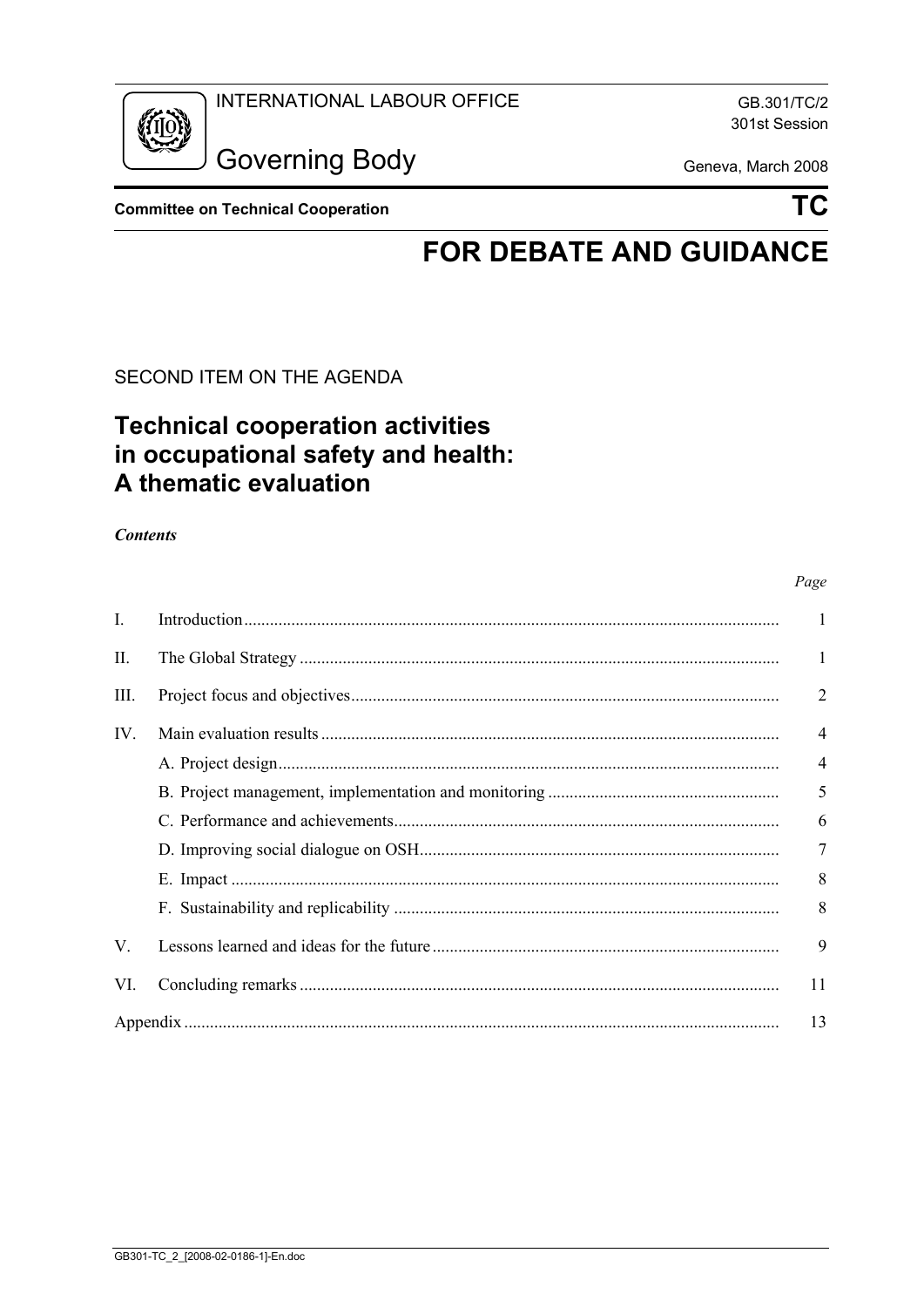## <span id="page-1-0"></span>**I. Introduction**

- **1.** In 2003 the International Labour Conference adopted a Global Strategy on Occupational Safety and Health (OSH). This was followed in 2006 by the adoption of the Promotional Framework for Occupational Safety and Health Convention, 2006 (No. 187). In order to provide background and context, this paper begins with a brief summary of this new strategic approach to OSH, followed by a review of selected technical cooperation programmes and projects that were implemented since the creation of the SafeWork Programme in 1999.
- **2.** OSH has always been at the heart of the ILO's mandate and work, including its standards-setting activities. Twenty-three ILO Conventions, two Protocols and 27 Recommendations deal directly with OSH. Others, including core standards such as the Worst Forms of Child Labour Convention, 1999 (No. 182), have significant OSH relevance. Two of the 12 priority Conventions concern OSH matters.<sup>1</sup> Nineteen ILO codes of practice supplement the range of international OSH instruments.
- **3.** The last thematic evaluation of OSH technical cooperation by the Governing Body dates back to 1999.<sup>2</sup> Since then, there have been relatively few technical cooperation projects specifically or exclusively dealing with OSH, since most of the major donors decided to focus on other areas after contributing to OSH projects in the 1990s. OSH was, however, often included as a component of wider programmes on decent work, social protection and social dialogue.
- **4.** As the evaluation is based on the reports of projects and it attempts to be as objective as possible, a certain "order of credibility" is attached to the available reports, the highest being those with an independent external terminal evaluation. Since for projects with limited budgets no independent evaluation was envisaged while, for some others, donors decided not to have the planned evaluation, the number of independent evaluations is limited. Internal evaluations have therefore also been considered, as have been mid-term and progress reports by project directors or chief technical advisers, where available.
- **5.** Efforts have been made to review a mix of national, regional and interregional programmes/projects, and to include references to projects from the different regions. The focus of this paper is on seven programmes and projects, ongoing and completed, with a further six taken into consideration where possible.<sup>3</sup> The average duration of this first group of projects was two years. The total budget for these seven activities was US\$4,080,000 or some US\$580,000 per project. Allocations for most of the other projects listed in the appendix were considerably lower: on average about US\$165,000. Their duration was usually one year or less.

## **II. The Global Strategy**

**6.** In 2003, the International Labour Conference adopted a set of conclusions, emphasizing that OSH is "… a fundamental requirement for achieving the objectives of the Decent

<sup>1</sup> The Labour Inspection Convention, 1947 (No. 81); and the Labour Inspection (Agriculture) Convention, 1969 (No. 129).

- $^{2}$  GB.274/TC/4.
- 3 See appendix.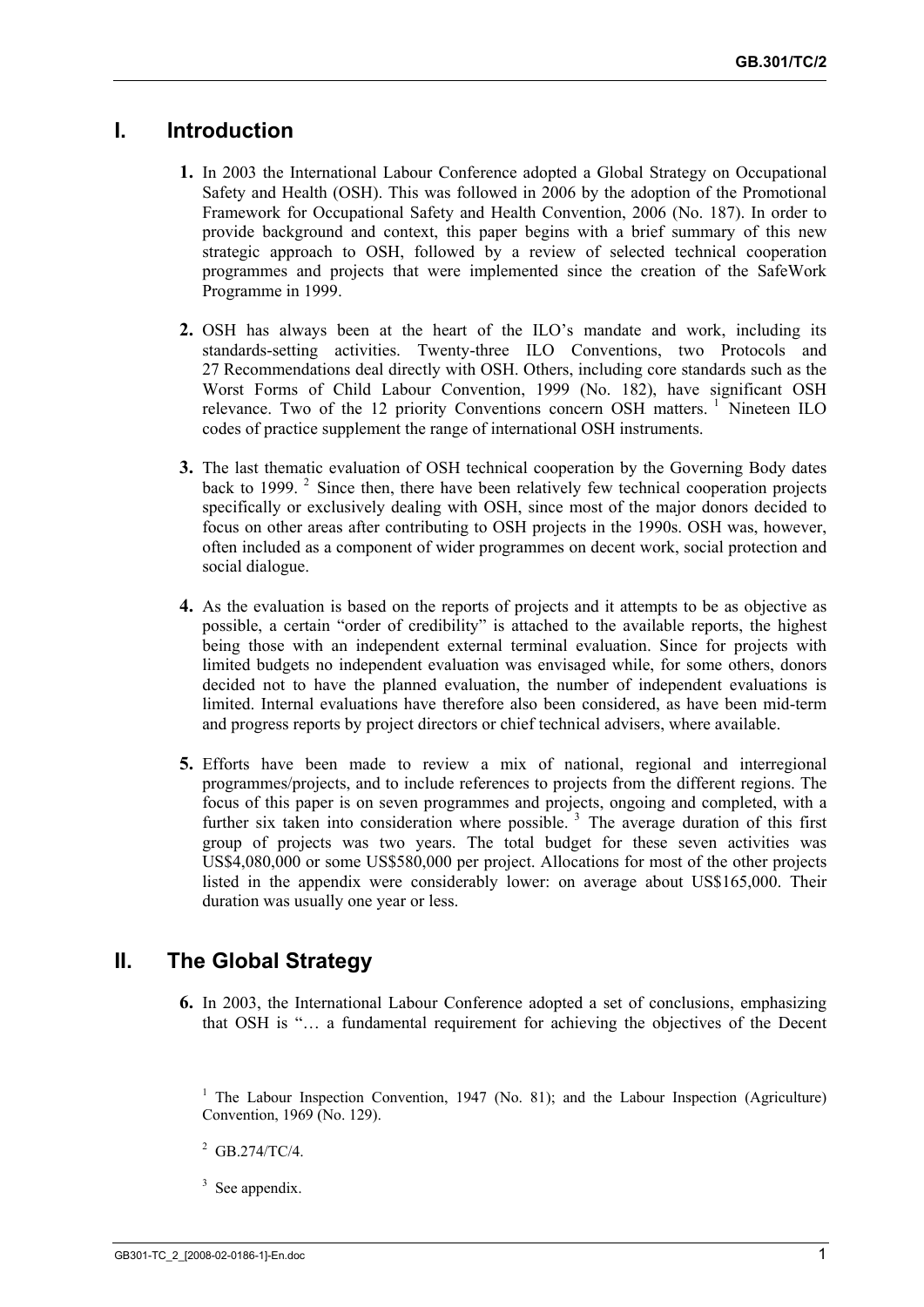<span id="page-2-0"></span>Work Agenda". The conclusions outline the ILO Global Strategy on OSH. They confirm the role of ILO instruments as a central pillar for the promotion of workplace safety and health. They call for integrated action that better connects ILO standards with other means of action: advocacy, awareness raising, knowledge development, OSH management systems at both national and enterprise levels, information dissemination and technical cooperation to maximize impact. Technical cooperation is thus an important component. <sup>4</sup> The conclusions underline the need for tripartite national commitment and action in fostering a preventive approach and safety culture considered key to achieving lasting OSH improvements. An action plan for the promotion of OSH and particularly the Promotional Framework for Occupational Safety and Health Convention, 2006 (No. 187), aims at providing technical advice and financial support to developing countries, in particular to develop national OSH profiles, programmes and action plans, and their integration into Decent Work Country Programmes (DWCPs).

## **III. Project focus and objectives**

- **7.** The projects analysed tend to fall into several distinct, though often connected, categories:
	- institutional reform;
	- capacity building;
	- OSH promotion; and
	- sector-focused activities.
- **8.** Several of the projects chosen focus on institutional reform, mainly of labour inspection in respect to OSH compliance and promotion, a central issue of the ILO's OSH programme. The importance of effective labour inspection for promoting OSH is evident. Thus, the project on Training for Integrated Labour Inspection<sup>5</sup> aimed at setting up a modern labour inspection system in Bulgaria, integrating the primary functions of occupational safety and occupational health inspection, until then dispersed under separate administrations – a typical situation in most transition countries. Its main objectives were to:
	- substantially improve the labour protection system and working environment;
	- enhance productivity and quality of production through better OSH;
	- contribute to better relations and social dialogue between employers, workers and government services;
	- strengthen and modernize labour inspection by developing an integrated labour inspectorate, using modern training policies and programmes; and
	- create an inspection system compatible with relevant international labour standards, EU directives, and best practice in other European countries.

<sup>&</sup>lt;sup>4</sup> Much of SafeWork's time has been taken up with global efforts to promote OSH, including the annual World Day for Safety and Health at Work and the triennial World Congress on Safety and Health at Work, as well as promoting Convention No. 187 globally. Much time is also devoted to promoting knowledge development through CIS and to international collaboration.

<sup>5</sup> BUL/98/M03/FRG, donor Germany, budget US\$600,000.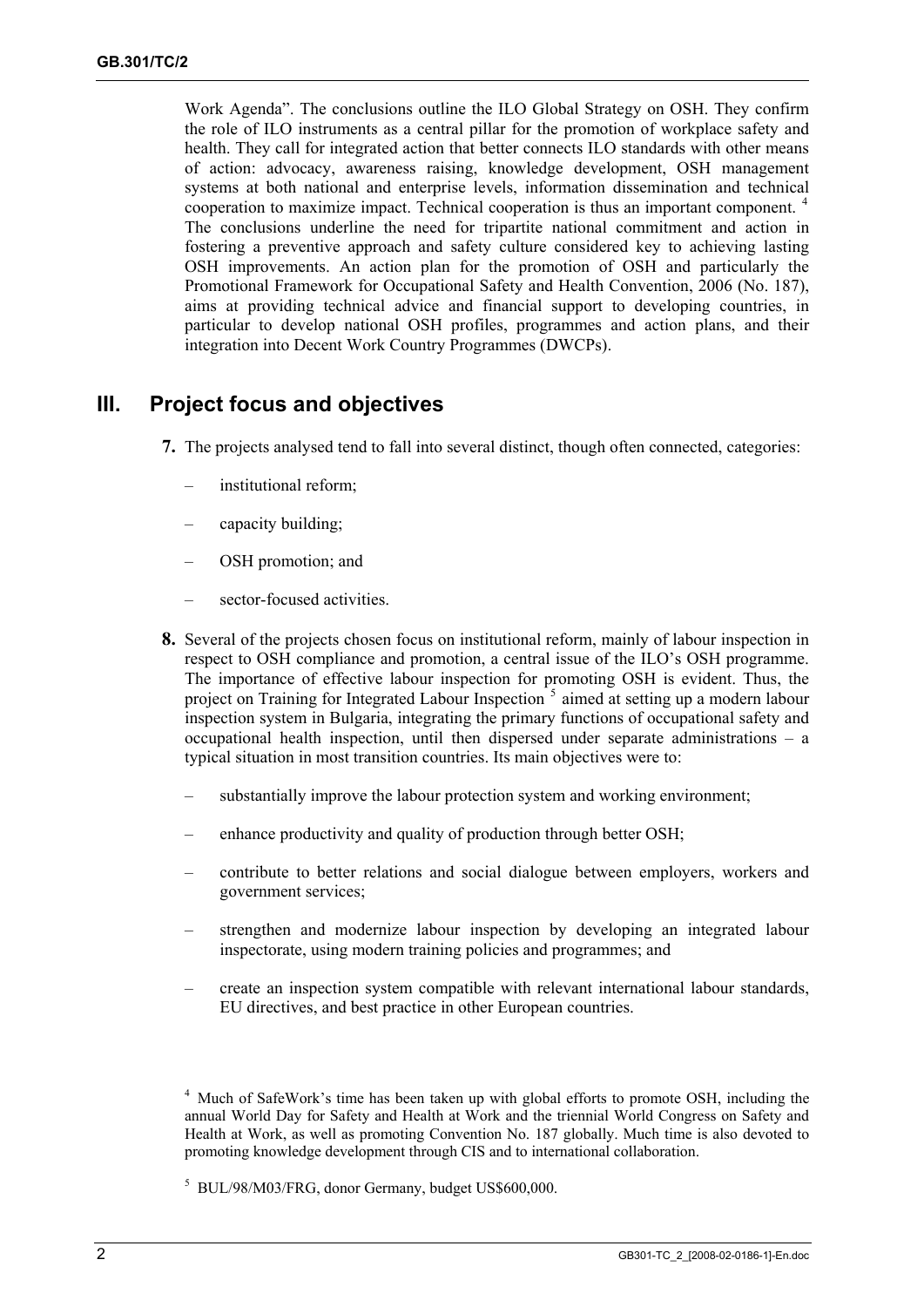- **9.** The project on Improving Working Conditions in the Haitian Assembly Sector <sup>6</sup> had two immediate objectives: "Improved working conditions in participating assembly enterprises" (IO 1); and "Efficient monitoring and inspection systems to ensure improvement in working and employment conditions in the assembly sector" (IO 2). These objectives were to be achieved by conducting initial training courses in OSH and working conditions using the Work Improvement in Small Enterprises (WISE) methodology, direct assistance at factory level, and setting up an independent voluntary monitoring system. Following a mid-term evaluation mission, it was decided, in consultation with the donor, to drop IO 2 and focus on activities to strengthen the capacities of the Ministry of Labour, and the employers' and workers' organizations. Two additional immediate objectives were formulated to enable the employers' association to provide services to its members to improve conditions of work and employment, and to strengthen tripartite social dialogue.
- **10.** The interregional Global Compact OSH project on Better Health and Safety for Suppliers <sup>7</sup> had the overall objective of establishing national action programmes based on ILO standards in Brazil, Mexico and South Africa, focusing on OSH improvements in the supply chain of a multinational company. Its novel approach included cooperation with that company and a donor agency under a public–private partnership arrangement. The partners' common goal was to establish an OSH culture by means of improving social and labour standards. The programme further intended to contribute to poverty alleviation by reducing economic losses through improved OSH management in small and medium-sized enterprise (SME) suppliers, and strengthening of labour inspectorates.
- **11.** The development objectives of the project on SafeWork and Integrated Labour Inspection <sup>8</sup> were to improve OSH in Viet Nam, thereby contributing to prevention of work accidents and diseases, increased productivity and quality of production, and better relations and dialogue between employers, workers and government. Its two immediate objectives were: to establish an integrated State Labour Inspectorate as the sole government enforcement agency responsible for supervisory/advisory activities in OSH; and to implement a comprehensive labour inspection training and staff development policy and programme.
- 12. The Regional Programme for Capacity Building of OSH in Agriculture<sup>9</sup> was aimed at strengthening OSH in small-scale agricultural production, initially in four provinces of Viet Nam. Its main objectives were:
	- to provide technical support for the development of policies and a legal framework for the improvement of OSH and working conditions in the sector;
	- to develop sustainable support mechanisms for farmers' self-help initiatives to improve OSH; and
	- to enhance the capacity of local farmers for continuous improvement of working conditions in agriculture.
	- $6$  HAI/99/M01/USA, donor US, budget US\$1,150,000.

- 8 VIE/00/M01/GER, donor Germany, budget US\$440,000.
- 9 RAS/04/M01/JPN, donor Japan, budget US\$600,000.

<sup>7</sup> INT/04/M27/GTZ, donor Germany, budget US\$600,000; Volkswagen AG. US\$300,000; ILO US\$200,000.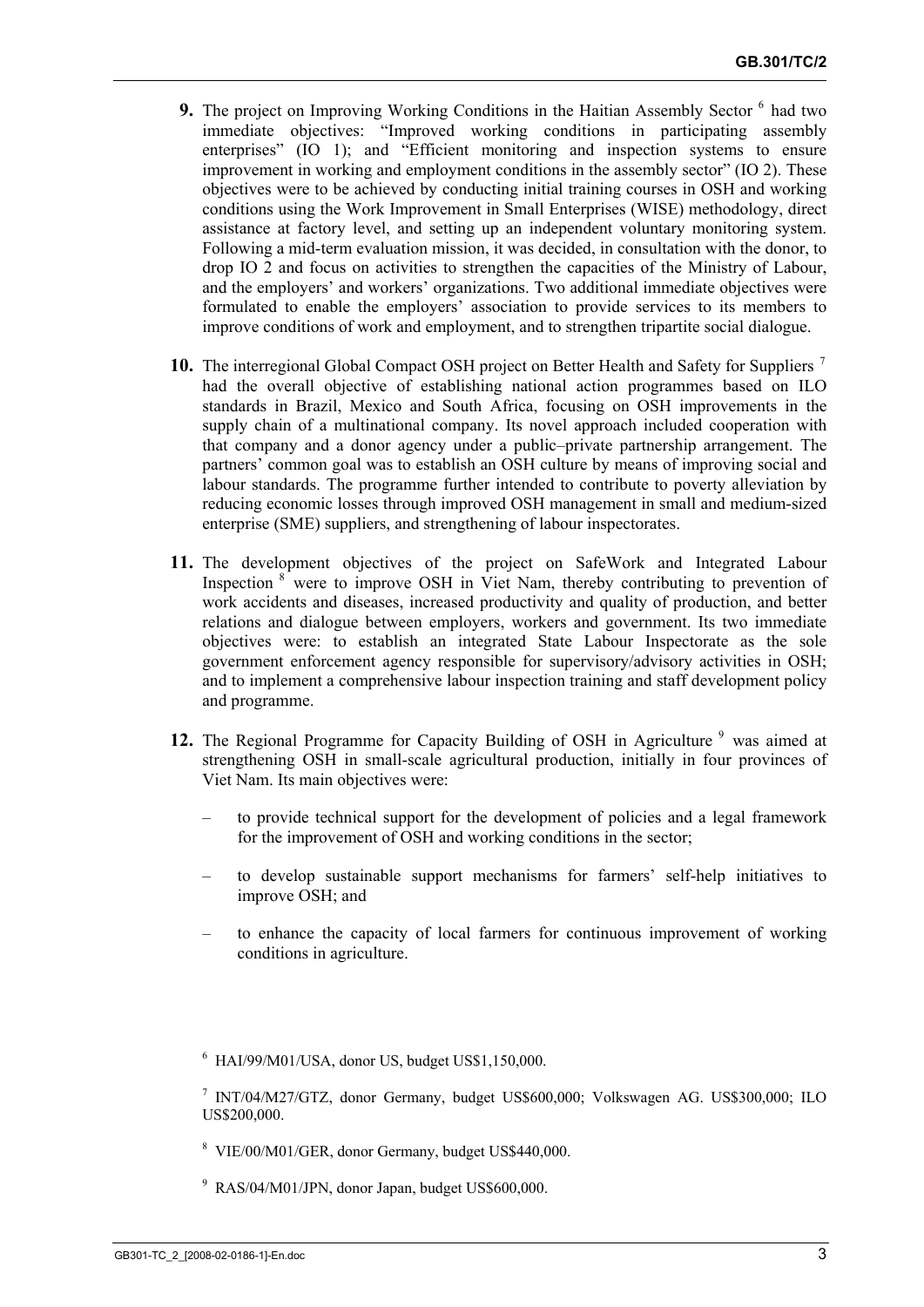- <span id="page-4-0"></span>**13.** The two other projects under consideration (Serbia and North-West Russia) <sup>10</sup> had broadly the same objectives: institution building through policy development, promotion of social dialogue on OSH, and training of specific target groups with the ultimate aim of reducing occupational accidents and work-related diseases, particularly in high-hazard workplaces.
- 14. The remaining projects <sup>11</sup> provided mainly short-term technical advisory services and fellowships with limited scope, budget and duration. They usually focused on a specific target group (e.g. employers' organizations) or a particular high-hazard sector (e.g. construction or mining).

### **IV. Main evaluation results**

**15.** This section is based on a review of the terminal evaluation exercises selected for the report and also takes into account findings of other project reports where suitable. For those projects that had final (external or internal) evaluations,  $12$  the reports state that the immediate objectives have all been met. In the project in Haiti, these were substantially reformulated after a mid-term evaluation, but were then fully met by the end of the project. The success of most of these projects can also be judged from the fact that several donors made additional funds available after the initially scheduled project ending. This was the case in Bulgaria, the Global Compact, Haiti and North-West Russia. In the Viet Nam OSH and labour inspection project, another donor (Luxembourg)<sup>13</sup> continued technical support on OSH capacity building after the German-funded project ended.

#### **A. Project design**

- **16.** Examination of the OSH in agriculture, the North-West Russia, and the OSH and labour inspection projects showed that they had all been well designed. Evidence of the quality of project design is that for the Serbia project the Subregional Office (SRO) Budapest had to enter an open tender process for United States Department of Labor (USDOL) funding. In particular the logical sequence of activities, starting with policy review, legislative reform, training needs analysis for effective implementation of new policies and regulations and then, but only then, major HRD and capacity-building efforts, relying on trainer training, and involving the social partner organizations in all decision-making processes, proved invaluable. The Global Compact pilot project also broadly followed this design. Clearly defined, realistic immediate objectives, indicators and outputs thus greatly helped successful project implementation.
- **17.** Two other key factors were that, firstly, target beneficiaries had been closely consulted in the project design phase and their views fully integrated. Secondly, most of the projects

<sup>10</sup> SCG/M02/USA, "Developing a Serbian Labour Inspectorate for the 21st Century", donor US, budget US\$500,000; and RUS/04/M02/FIN "Improved OSH Systems in North-West Russia", mixed funding, principally Finland, budget US\$550.000 in phase 1, and US\$400.000 in phase 2.

 $11$  Nos VIII–XIII in the appendix.

<sup>12</sup> The Bulgarian project on "Training for Integrated Labour Inspection" (BUL/98/M03/FRG); the Haitian project on "Improving Working Conditions in the Haitian Assembly Sector" (HAI/99/M01/USA); the Viet Nam project on "SafeWork and Integrated Labour Inspection" (VIE/00/M01/GER); and the "ILO/Japan Regional Programme for Capacity Building of OSH in Agriculture" (RAS/04/M01/JPN). See the appendix for a list of reports pertaining to these projects.

<sup>13</sup> VIE/05/M01/LUX on "Enhancing OSH training capacity in Viet Nam", ongoing.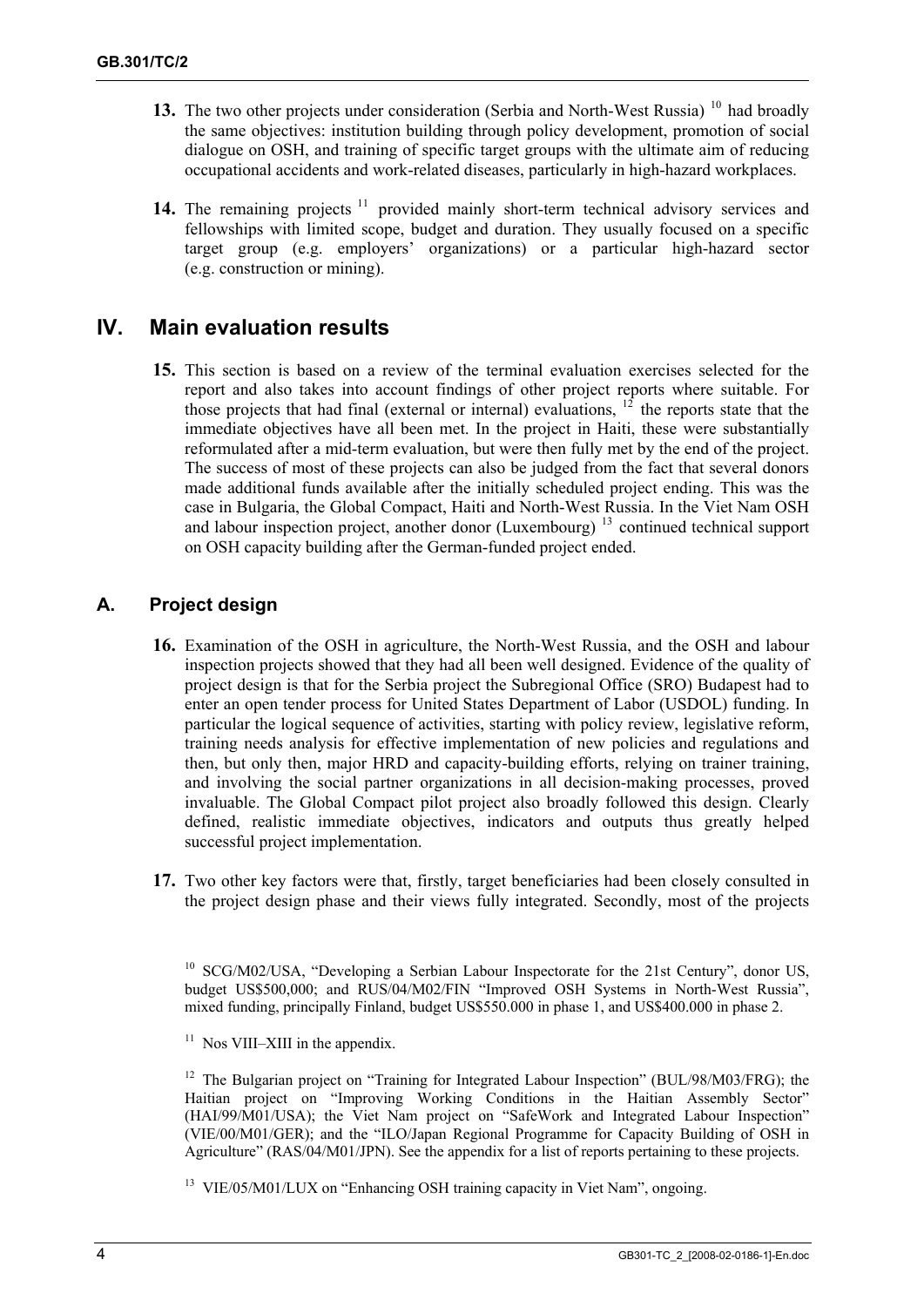<span id="page-5-0"></span>reviewed benefited from qualified national project coordinators (NPCs), whose local knowledge, excellent relations, in particular with the ministries responsible for labour inspection, and continuous on-the-spot support proved crucial for the project's success, while at the same time proving highly cost effective. The Global Compact project appointed an NPC in each participating country, plus a coordinator in the multinational enterprise partner.

**18.** By contrast, no NPC was envisaged in the Haiti project, and this may in part account for some of the initial difficulties and delays. It also appears that the primary target group – garment assembly factory owners – were not sufficiently consulted ahead of project start-up. This no doubt contributed to the outright rejection of one of the main objectives, i.e. to operate an external monitoring system for review of basic social standards, general conditions of work and OSH.

#### **B. Project management, implementation and monitoring**

- **19.** The project management structure chosen first in Bulgaria and then replicated in other countries was crucial to the success of the projects reviewed. The key person in each case was the NPC. ILO units (headquarters or field offices) responsible for technical and administrative backstopping of the projects took considerable care to choose qualified candidates, even if this meant delays in start-up, as in the Viet Nam OSH and Labour Inspection project. In addition, project management units (PMUs) were established for running of day-to-day project affairs; and both the NPCs and the PMUs were guided and monitored by tripartite Project Advisory/Steering Committees (PACs/PSCs), in which the key national and international actors met at regular intervals.
- **20.** For projects that covered more than one country, such as the Global Compact pilot, coordination and monitoring of activities, were more complicated, particularly since more than two international partners were involved. In addition, cooperation with a multinational enterprise in three different countries under a public–private partnership initiative was a novelty for SafeWork.
- **21.** A key component of the USDOL-funded project in Serbia was a "built-in" performance monitoring system to assess progress to allow for continued adjustment of implementation measures. This allowed for considerable flexibility and opened the possibility to develop new initiatives in response to the main partners' requests arising in the tripartite PAC meetings. A distinct problem arose, however, in that the donor eventually opted for neither mid-term nor final evaluation, thereby foregoing the opportunity of independently and objectively documenting the many successes of this project, some of which had not been planned at the start of activities.
- **22.** In both the OSH and labour inspection projects, the government counterparts and employers' and workers' representatives were involved at all levels of project planning, implementation and monitoring. The work of the PACs/PSCs was complemented by broader consultations and regular national tripartite conferences or seminars typically following a logical sequence: presentation and adoption of new national OSH and labour inspection policies highlighting the new roles and responsibilities of government and the social partners; good OSH management at enterprise levels, using the *Guidelines on OSH management systems* (ILO–OSH 2001) and best practice examples from high-performance systems; focus on high-hazard sectors or vulnerable groups; and finally a closing conference in which the project outcomes were presented to a wider public, the media and international actors.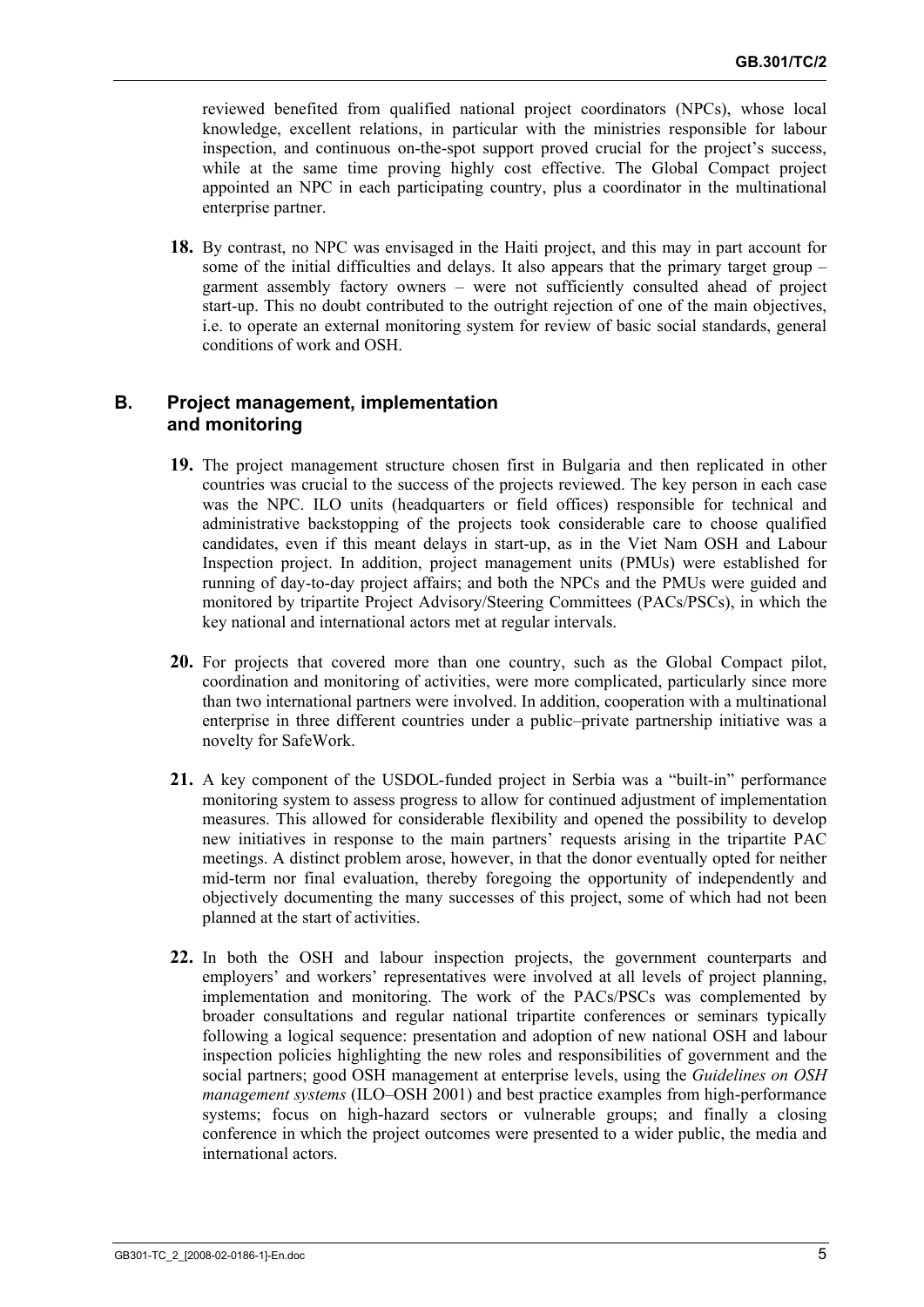<span id="page-6-0"></span>**23.** The Viet Nam OSH in agriculture project had a local as well as a national level focus. In order to support its grass-roots structure and activities in several provinces, it established a local-level management structure of provincial support committees (PSCs), with local representatives of the corresponding national ministries and relevant associations, including farmers' representatives. It also established support committees in communes where project activities took place. This strong local support was acknowledged as crucial to the success of the project and sustainability of activities.

#### **C. Performance and achievements**

- **24.** Overall, in most of the seven main projects and programmes reviewed, the level of project performance in relation to resource expenditure was very satisfactory. Implementation of project activities mainly by national counterparts and coordinators was one factor. Trainer training as the principal mechanism for capacity building was another. The synergy provided by transfer of positive experience first generated in the Bulgaria project to the Viet Nam labour inspection project and later to Serbia 14 has been remarkable. For example, the NPC of the Bulgaria project was subsequently recruited to undertake the labour inspection training needs analysis in Viet Nam. In the Serbia project, the management-level training was provided by the same institutions and using the same training materials (suitably adapted and translated, but at a fraction of the original costs) as for the Bulgarian inspection system managers. A Vietnamese Work Improvement in Neighbourhood Development (WIND)<sup>15</sup> programme specialist has visited Senegal to assist in carrying out WIND training workshops there.
- **25.** Such cost-effective implementation was less evident in the Haiti project and, by its nature, the interregional Global Compact project. Given the conditions in Haiti, it would not have been possible to implement the project in that country without a resident chief technical adviser (CTA). In fact, start-up was delayed for over a year because of the difficulties of finding one. The Global Compact project produced cost-effective synergies in other ways, applying the principles of OSH audits and supply chain management originally developed by the cost-sharing multinational enterprise to all participating contractor enterprises in the three countries, ultimately to result in a "preventive services system" (PSS), i.e. international guidelines on supply chain OSH management. The PSS will also provide expert knowledge on OSH implementation in SMEs through an information and consultation network including knowledge on specific national and sectoral issues, as well as best practice examples and lessons learned.
- **26.** At national level the Viet Nam agriculture project, in line with Convention No. 187, assisted the Vietnamese Government in developing the country's first national OSH programme, which was subsequently endorsed by the Prime Minister. Locally, it contributed to poverty reduction, hunger alleviation and gender equality in rural areas through improvements in living and working conditions, and contributing to higher productivity. Key to these achievements was the introduction of the WIND methodology. Two target groups were trained as trainers in WIND methodology: the members of each PSC, and WIND farmer volunteers and representatives of local authorities, who then organized WIND mini-workshops for other farmers. These local networks facilitated the exchange of successful practical improvements. As a result, WIND training activities organized by the project were extended from the original four to a further ten provinces

<sup>&</sup>lt;sup>14</sup> And today under new (non-ILO) projects to Armenia, Bosnia and Herzegovina, The former Yugoslav Republic of Macedonia and Moldova.

<sup>&</sup>lt;sup>15</sup> WIND, adapted from the ILO WISE methodology, which was introduced in the Philippines, and used in the Haiti project.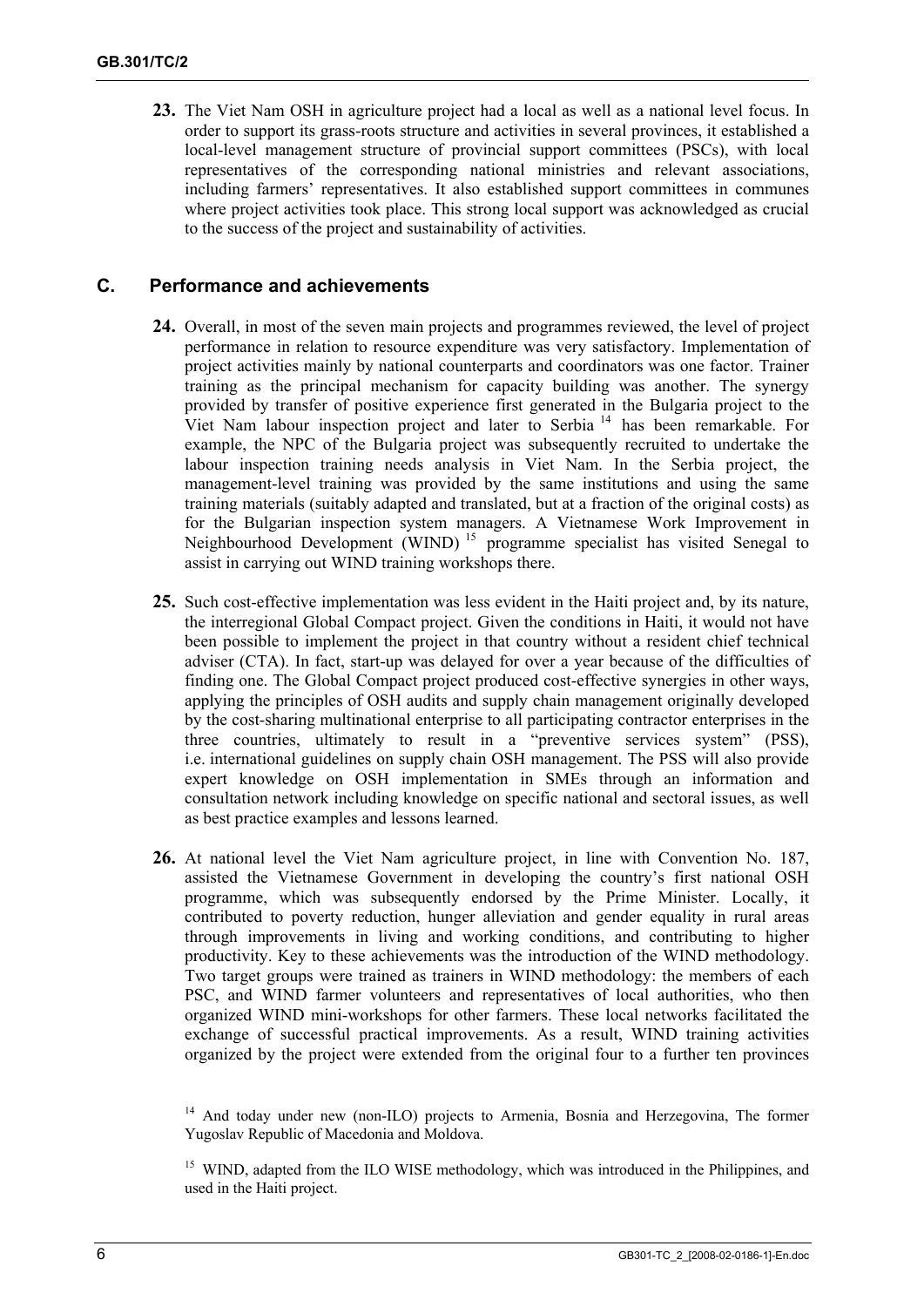<span id="page-7-0"></span>covering both the North and South (without an increase in funding). The Office provided additional resources to implement the methodology in two other provinces. As a result, the first Vietnamese national OSH programme includes OSH in agriculture as a priority, and the necessary national budget is secured to extend WIND training to further provinces.

- **27.** From the very beginning, the project in Haiti faced strong resistance by the primary target beneficiary group, the assembly employers, to any project activities for trade unions or their participation in the envisaged tripartite PAC. ILO efforts to get the project started indicated further resistance to the second immediate objective: independent external monitoring of employment and working conditions, including OSH. At first neither the enterprise owners nor the association perceived advantages in their voluntary participation without market access related incentive. This situation led to a deterioration of relations between the intended project partners. After two missions and a comprehensive mid-term review, 16 (of 34) association members verbally agreed to participate, though only 12 subsequently followed up their commitment.
- **28.** The mid-term review led to specific compromises regarding the project implementation strategy, characterized by direct, customized support to the voluntarily participating enterprises. All references to external monitoring were dropped. Unspent resources were reallocated – inter alia, for an assessment of the labour inspection service, the existing, though poorly performing, government monitoring system for conditions of employment and OSH. Pilot trainer-training seminars for labour inspectors were successfully organized. With the new strategy, the project "jump started" so quickly that the CTA and his team soon became overwhelmed with the workload. Relations with the counterparts improved significantly. The project then made impressive progress towards the achievement of its main objective: to improve working conditions and OSH in the Haitian assembly sector – so much so that the donor approved a US\$150,000 one-year extension to consolidate project achievements.
- **29.** The (ongoing) OSH system improvement project for North-West Russia covers mainly the Karelia Republic of the Russian Federation. It also has a pilot character, and efforts are being made to disseminate information on its activities and achievements to other entities of the Russian Federation and member countries of the Commonwealth of Independent States (CIS). Project objectives cover the following: determination of the scope of OSH problems in North-West Russia; promotion of practical and informed social partnership in OSH at enterprise level; calculation and awareness raising of the economic costs of poor working conditions; development of OSH management systems at enterprises; dissemination of OSH information across the language barrier; and international OSH cooperation in the Russian North-West region and Baltic countries. According to a 2007 project report, these objectives were all met in phase 1, and the donor approved a second two-year phase in 2007.

#### **D. Improving social dialogue on OSH**

**30.** One major outcome of the projects reviewed was the success of tripartite cooperation and social dialogue. In most cases tripartite social dialogue on OSH was virtually non-existent before project start-up. In Haiti, the very idea almost led the project being aborted. But, where tripartite project advisory committees were established, social dialogue on OSH firmly took root. The projects demonstrated that it was possible and fruitful to conduct such social dialogue on strictly technical issues if it was shown that all three parties have a fundamental stake in the process. In OSH and labour inspection this is generally the case since it helps ensure compliance with labour legislation, enhances enterprise competitiveness and improves workers' employability. It greatly helped to get this message across by organizing study tours for the PACs/PSCs to countries where such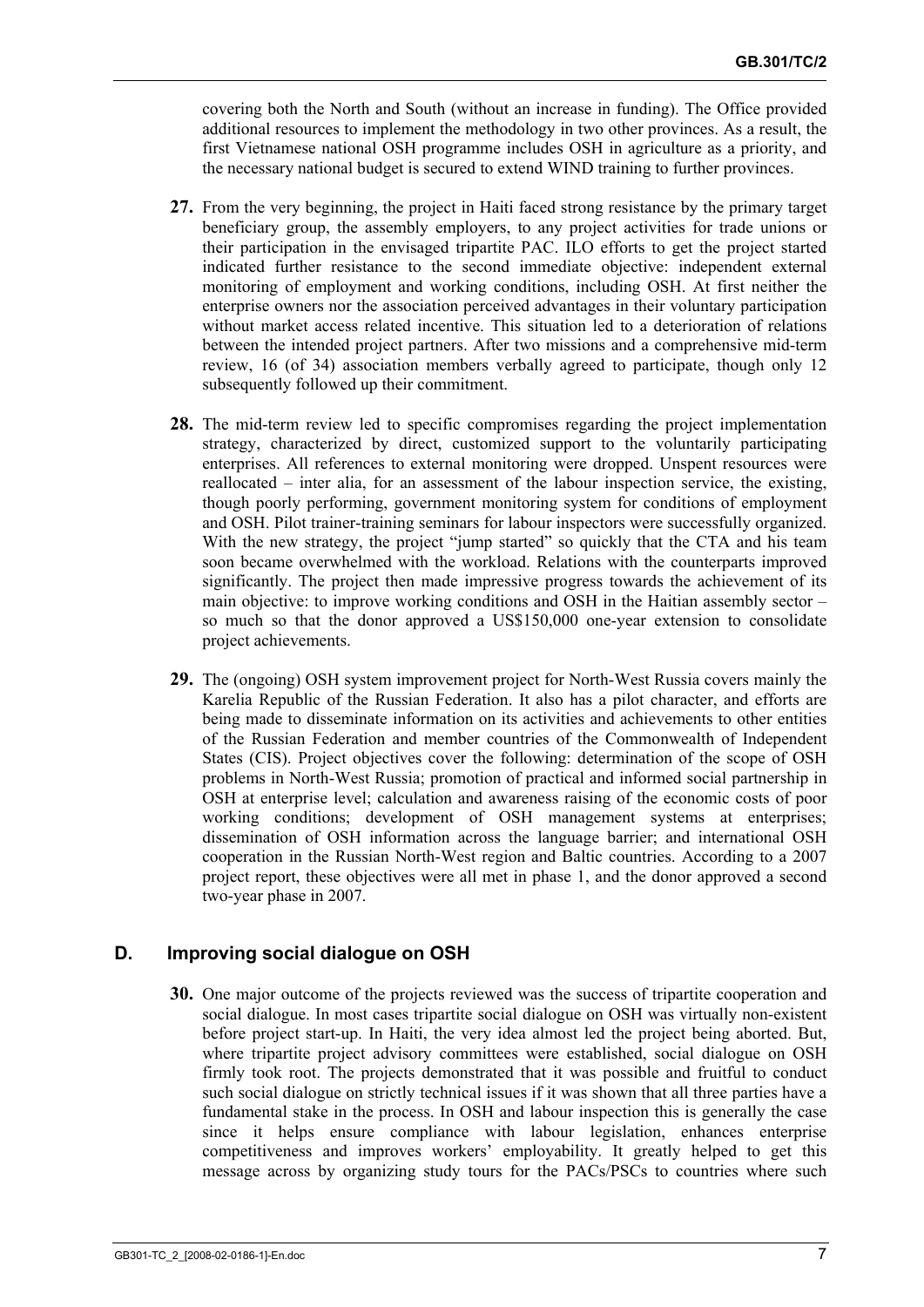<span id="page-8-0"></span>continuous, institutional tripartite social dialogue at national and sector levels is already in place and has led to successful OSH management at enterprise level. Some projects also had activities specifically designed to encourage social dialogue at local level, especially in the area of risk management, where it was emphasized that the key to evaluating and managing risks was employer commitment, worker participation and finding solutions together.

#### **E. Impact**

- **31.** In all major programmes and projects reviewed (except Haiti), the impact has been substantial. As the projects were of relatively short duration, it is difficult to make predictions about the long-term impact on the basis of the reports received. Other sources indicate that the long-term impact in, for example, Bulgaria, Viet Nam and Serbia is assured however. The Bulgarian OSH/labour inspection system has passed all the tests for admission into the EU, including a peer review by the EU's Senior Labour Inspectors Committee.
- **32.** In Viet Nam, the Prime Minister has firmly established the Integrated Labour Inspection System with a series of government decrees. A successor project continues the process of long-term achievement of the original development objectives with the setting up of three regional labour inspection training centres. By the end of the Serbian project it was confirmed that attitudinal changes towards ways of carrying out more efficient and effective inspections had firmly taken hold in the inspectors, and in the expectations of the social partners.
- **33.** The national OSH programme developed in the agriculture project in Viet Nam proved a good model for other Association of South-East Asian Nations (ASEAN) countries, and ASEAN–OSHNET, an active network grouping representatives of government OSH departments in the ten ASEAN countries, assigned Viet Nam as the focal point in national OSH programme developments. While the Global Compact project will only terminate in 2008, reports indicate that OSH management in the participating supply chain companies, including SMEs, is considerably and consistently improving. And the North-West Russia project has already made manifest impact beyond its initial scope.

#### **F. Sustainability and replicability**

- **34.** The core components of sustainability broadly accepted policy frameworks aiming at comprehensive OSH coverage, a structurally integrated single labour inspection system, and effective, institutionalized, ongoing tripartite social dialogue on OSH – have successfully been established in five of the seven projects reviewed. <sup>16</sup> Sustainability has also been achieved in the North-West Russia project by effective dissemination and transfer of local strategies, tools and achievements to other regions of the Russian Federation and CIS members.
- **35.** A considerable amount of synergy was created when national and international experts from the Bulgaria project went on to work in both Viet Nam and Serbia. Training and other materials first developed for the Bulgaria project were successfully introduced in

<sup>&</sup>lt;sup>16</sup> The Bulgarian project on "Training for Integrated Labour Inspection" (BUL/98/M03/FRG); the "Global Compact and Safety and Health Project" (INT/04/M27/GTZ); the Viet Nam "SafeWork and Integrated Labour Inspection" project" (VIE/00/M01/GER); the "ILO/Japan Regional Programme for Capacity Building of OSH in Agriculture" (RAS/04/M01/JPN); and the project on "Developing a Serbian Labour Inspectorate for the 21st Century" (SCG/03/M02/USA).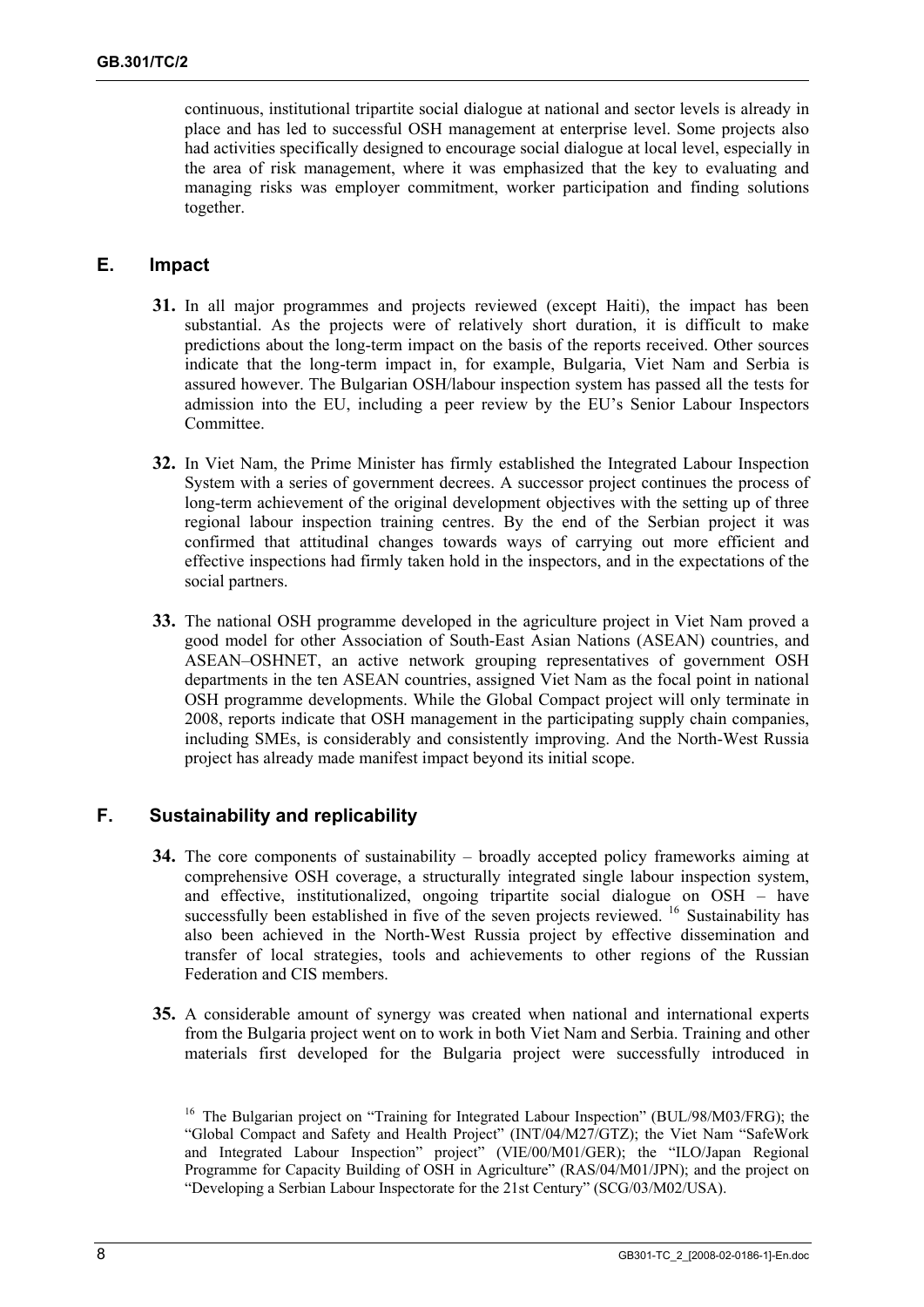<span id="page-9-0"></span>Viet Nam, Serbia and elsewhere. As a result of the Serbia success, SRO Budapest published a *Tool Kit for Labour Inspectors* which has since been widely distributed in the countries of Central and Eastern Europe and translated into Albanian (for use also in Kosovo), Bulgarian, Macedonian, Romanian (for use also in Moldova), Serbian (for use also in Bosnia and Herzegovina, Croatia, Montenegro) and Ukrainian. It is now in use as an important headquarters resource.

- **36.** The North-West Russia/Finland project disseminated its publications and results throughout the Russian Federation with the help of different government ministries and the Federation of Independent Trade Unions. A further essential tool was the Internet Academy of Safe Work (www.safework.ru) where all available ILO–OSH material is published in Russian and regularly updated. This is an indispensable tool to spread the experience to all Russian language countries, leading to broad use throughout the CIS. An interstate Russian OSH management standard, based on the *Guidelines on OSH management systems* (ILO–OSH 2001), was developed and tested in selected enterprises in Karelia and the Leningrad region, then in Armenia and Georgia. Requests have now been received from Azerbaijan and Ukraine. The project actively supported Russian Federationlevel cooperation with the ILO/CIS network. It also contributed to the Expert Group on Social Inclusion, Healthy Lifestyles and Work Ability created in the Northern Dimension Partnership on Health and Social Well-being, for the coordination and promotion of OSH matters among several countries. A methodology to assess the real costs of accidents in enterprises and another for estimating official accident statistics were developed, also for implementation in other regions of the Russian Federation. The project thus achieved strong multiplier effects beyond its initially limited geographical coverage.
- **37.** The ILO/Japan project on OSH in agriculture established a sustainable WIND farmer volunteer system in Viet Nam. The staff of provincial departments of labour, health and agriculture makes regular follow-up visits to the trained WIND farmer volunteers in order to sustain and expand their training activities for neighbouring farmers. The WIND training methodologies formulated in Viet Nam have also been adapted and successfully taken up in Cambodia, Thailand, Kyrgyzstan, Moldova, Mongolia, Senegal and Tajikistan.
- **38.** Finally, sustainability could not be ensured in the Haiti project because of the current situation.

## **V. Lessons learned and ideas for the future**

- **39.** A number of lessons can be learned from this evaluation. The ILO Global Strategy sends a clear message: "Decent work is safe work!" But much more needs to be done (in terms of raising awareness on OSH issues among different stakeholders, including donors). Since its inception in 1999, SafeWork's technical cooperation portfolio has managed to mobilize only limited donor resources. Under the Technical Cooperation Resource Allocation Mechanism (TC–RAM), little support was given to OSH projects in spite of the evidence indicating the dramatic need to reduce the global death toll of workplace accidents and illnesses. This does not appear to have happened for want of effective programmes or project proposals. The reasons for the seeming lack of support therefore need to be analysed in order to ensure greater donor support for OSH issues.
- **40.** It is necessary to ensure that there are synergies, coordination and better information dissemination to endorse and promote the Global Strategy through effective integration into DWCPs. To integrate OSH into DWCPs requires clear priorities on the national agenda and constituents' commitment, which in turn requires the Office to have the capacity to provide the necessary support. Cooperation with projects, on employment or migration, or linking up with other units such as the Bureaux for Employers' and Workers'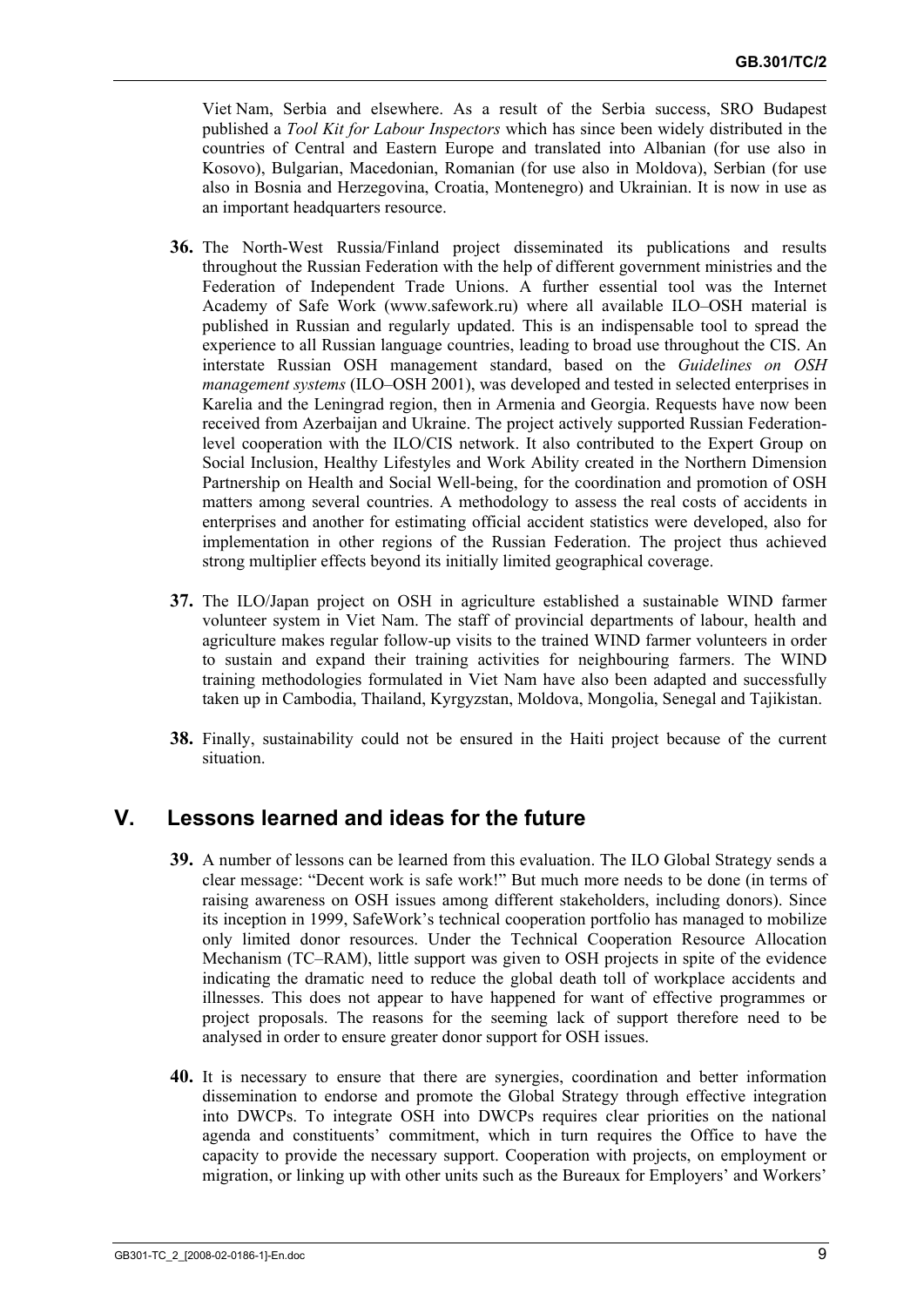Activities for capacity building of their constituents in OSH, for example, can provide additional resources for OSH.

- **41.** Another important lessen is that ensuring that the ILO's tripartite constituents are given full opportunity to shape, participate in and ultimately own a project's outcomes through institutionalized, continuous social dialogue is the most effective way to achieve successful project implementation and sustainability. Qualified national project coordinators are a further prerequisite for success.
- **42.** Policy issues are rarely advanced merely through discussion and provision of external advice. Good results are achieved when the principal actors are brought together through confidence-building measures. SafeWork's advocacy and information dissemination role should include demonstration of how good policies can best be put to work by benchmarking with, and studying at first hand, best practice examples in OSH and labour inspection systems. As an example the national OSH programme developed in Viet Nam has been used as a model for other ASEAN countries to develop their OSH programmes.
- **43.** If projects require monitoring systems, they should, if at all possible, be anchored in existing structures, however weak, and reform and strengthen them. Separate mechanisms only for the purpose and lifetime of a project make little sense. Such "project monitors" tend to get everything that labour inspectors need but lack: training, mobility, IT and adequate salaries. In addition, parallel monitoring structures often create suspicion; they do not have the enforcement powers of labour inspectors as understood in Convention No. 81, and do not contribute to sustainability.
- **44.** Associating OSH improvements with productivity and quality gains, and combining that message with best-practice examples, is a powerful message, especially for SME entrepreneurs and farmers. Using regional or local resources, both in human terms and in good examples, is a very effective way forward. The experiences of organizations and enterprises which have started from the same basis show that change and results are attainable, and, importantly, perceived as attainable. Practical evidence of this can be found in the regional cooperation enjoyed in the Serbian project, the use of WISE and WIND methodologies, and in recently approved Finnish-funded projects in Armenia, Tajikistan and Uzbekistan as a result of the North-West Russia project.
- **45.** Greater efforts must be made to ensure that national employers' and workers' organizations give higher priority to OSH. The Bureaux for Employers' and Workers' Activities are both committed to the importance of OSH issues. Better integration of these issues in employers' and workers' programmes would be an effective means of sensitization, at both national and local levels. Ultimately, the litmus test is whether technical cooperation activities actually make a change in the workplace.
- **46.** Expanding labour inspectorates' approaches from mainly punitive to preventive (backed up by strategic use of sanctions) will likely ensure better cooperation with, and compliance by, employers.
- **47.** The problems and delays of start-up in Haiti were in large measure due to lack of consultation with the intended primary beneficiaries. This case highlights the critical need for the intended beneficiaries, the donor and the ILO to reach agreement on project objectives and strategy as a precondition for ILO project execution. In this process the ILO should avoid fundamental compromises on project strategy. Only an extraordinary measure of flexibility on all sides in the course of implementation allowed it to eventually produce some acceptable results.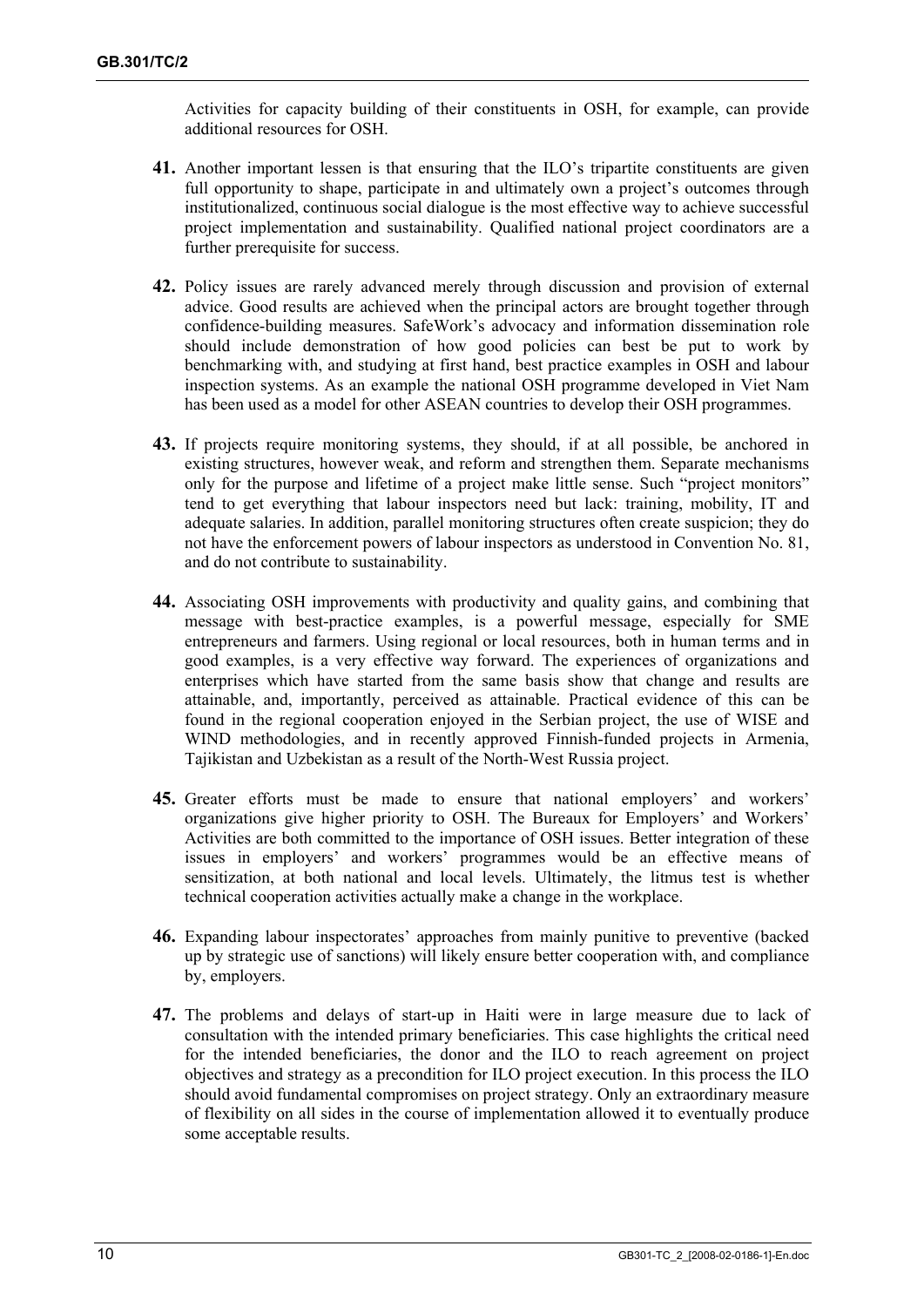## <span id="page-11-0"></span>**VI. Concluding remarks**

- **48.** The Office should intensify work with donors to ensure that the Global Strategy will have the intended impact as part of the Decent Work Agenda.
- **49.** Some changes are in practice achievable in the short term, but longer term efforts are needed to bring lasting changes, in particular to develop an OSH preventive culture through adoption of national OSH programmes and strategy and better management of OSH in enterprises. Technical cooperation projects therefore need to be integrated into broader programmes to promote OSH in line with Convention No. 187 and the Decent Work Agenda.
- **50.** Future technical cooperation projects need to be more comprehensive in their approach. Promoting better OSH standards, programmes and practice should be combined with promoting better compliance with these standards, through labour inspection-related activities, such as tripartite system audits leading to structural reform, and an integrated approach to monitoring and enforcement.
- **51.** Although it is difficult to provide short-term quantitative impact indicators, the large measure of satisfaction expressed by most project donors and beneficiaries and demands from constituents for more support, advice and assistance demonstrate the relevance and usefulness of SafeWork's OSH technical cooperation activities.
- **52.** Based on the foregoing review, the Committee may wish to give guidance on future directions for the ILO's technical cooperation activities in the area of OSH.

Geneva, 13 February 2008.

*Submitted for debate and guidance.*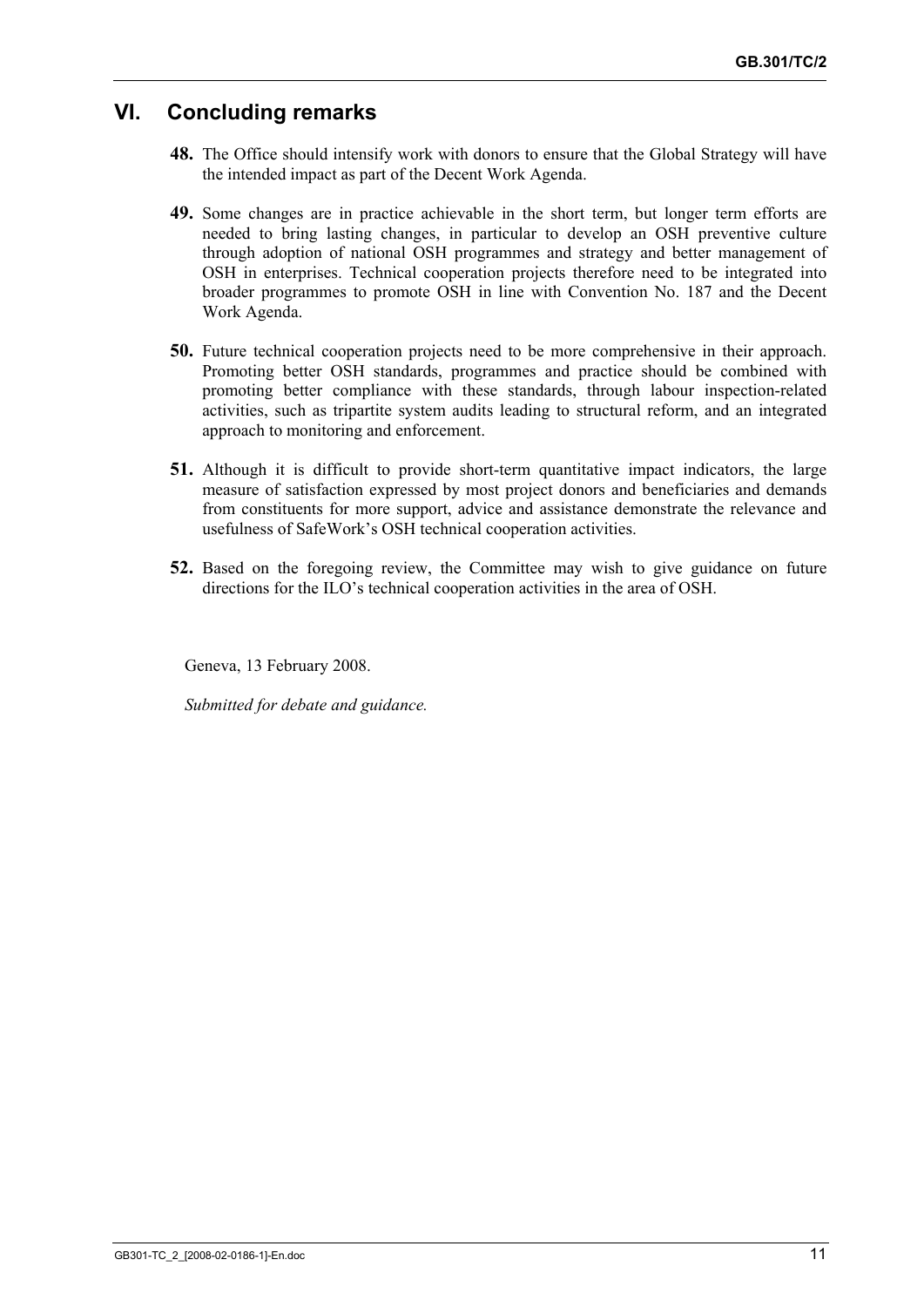## **Appendix**

#### **List of project reports used for the thematic evaluation**

- I. Project BUL/98/M03/FRG: "Training for Integrated Labour Inspection" (1998-2004)
	- 1. Terminal project evaluation report (external evaluation), 2004
	- 2. First phase (mid-term) evaluation report, 2001
	- 3. Semi-annual progress review reports
- II. Project HAI/99/M01/USA: "Improving Working Conditions in the Haitian Assembly Sector" (2000–04)
	- 1. Final report, 2005
	- 2. Final evaluation report (external evaluation), 2003
	- 3. Mid-term evaluation report, 2002
- III. Project INT/04/M27/GTZ: "Global Compact and Safety and Health"
	- 1. Global compact case study (external), 2007
	- 2. Semi-annual progress reports, 2005 (1), 2006 (2)
- IV. Project VIE/00/M01/GER: "SafeWork and Integrated Labour Inspection" (2001–04)
	- 1. Final project evaluation report (internal), 2005
	- 2. Semi-annual progress report, 2002
- V. Project RAS/04/M01/JPN: "ILO/Japan Regional Programme for Capacity Building of OSH in Agriculture" (2004–07)
	- 1. Final report (internal), 2007
	- 2. Mid-term evaluation report (external), 2006
	- 3. Progress reports, 2004, 2005
- VI. Project SCG/M02/USA: "Developing a Serbian Labour Inspectorate for the 21st Century" (2003–05)
	- 1. Semi-annual technical progress reports 2004–05
	- 2. End-of project survey (external) (2005)
	- 3. Data tracking table (performance monitoring table) (internal) 2005
- VII. Project RUS/04/M02/FIN: "Improved OSH System in North-West Russia" (2005–07)
	- 1. Project report, 2007
- VIII. Project RER/03/M52/FLA: "Joint Institutions on Vocational Training for Central and Eastern European Employers' Organizations" (2003–07) (Component on safety and health in the construction sector in Bulgaria and Romania)
- IX. Project RAS/04/M51/ROK: "Capacity building of OSH in hazardous occupations in Cambodia, Laos PDR, Mongolia, Thailand and Viet Nam" (2004–05)
- X. Project RAS/06/M51/ROK: "OSH in Small Construction and Improvement of Working Conditions" (2006–07)